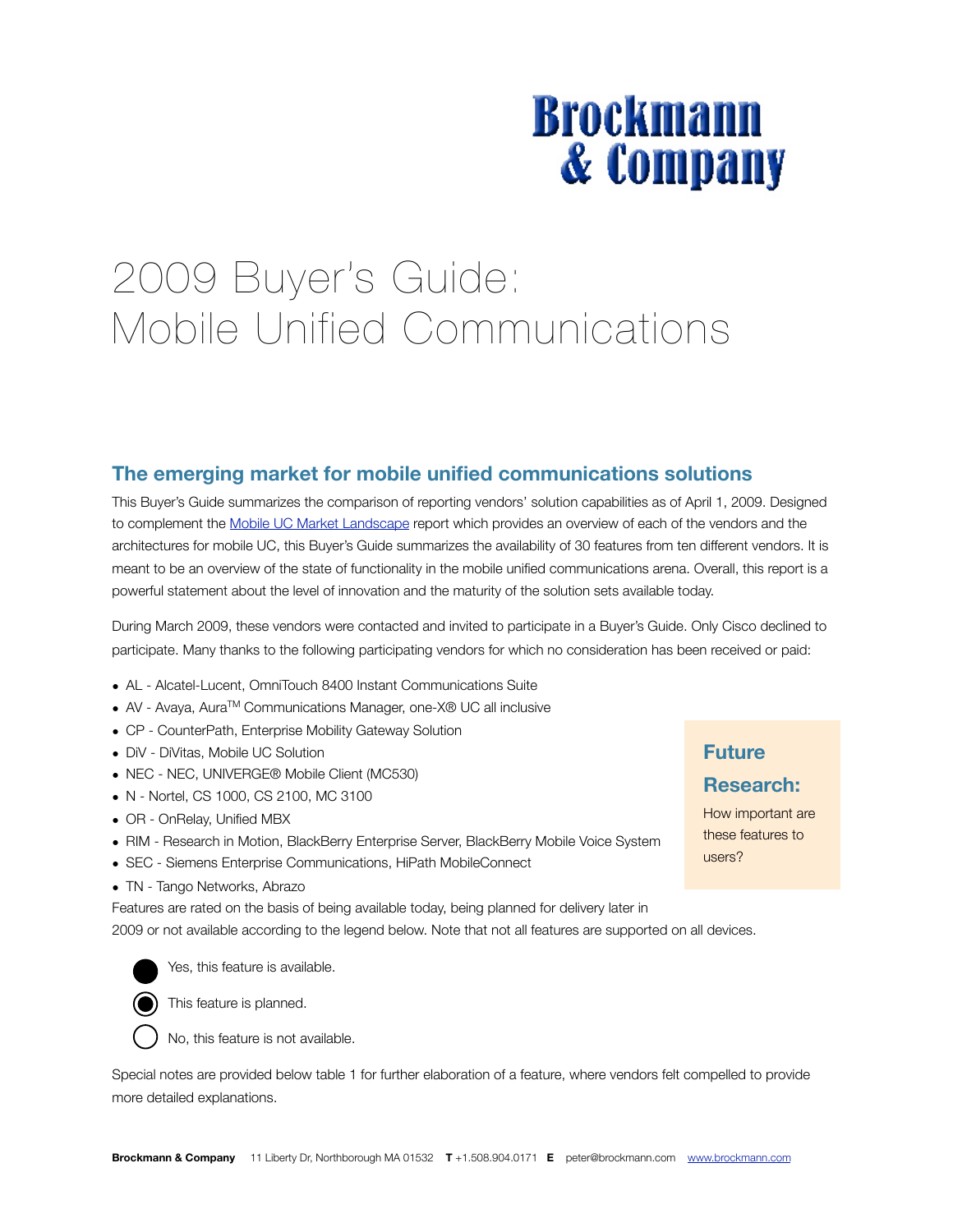| Table 1 - Feature availability by vendor solution.                                               | Yes.      |           | Planned. $\bigcirc$ Not available. |            |            |   |    |            |            |    |
|--------------------------------------------------------------------------------------------------|-----------|-----------|------------------------------------|------------|------------|---|----|------------|------------|----|
| <b>Feature</b>                                                                                   | AL        | <b>AV</b> | <b>CP</b>                          | <b>DiV</b> | <b>NEC</b> | N | OR | <b>RIM</b> | <b>SEC</b> | ΤN |
| Enterprise call notification                                                                     |           |           |                                    |            |            |   |    |            |            |    |
| Missed calls go to enterprise voicemail                                                          |           |           |                                    |            |            |   |    |            |            |    |
| Do Not Disturb                                                                                   |           |           |                                    |            |            |   |    |            |            |    |
| Transfer to another enterprise extension                                                         |           |           |                                    |            |            |   |    |            |            |    |
| Push-to-Talk                                                                                     |           |           |                                    |            |            |   |    |            |            |    |
| Conference in a second user during a mobile call                                                 |           |           |                                    |            |            |   |    |            |            |    |
| Maximum number of ad hoc conference participants                                                 | A         | 6         | 6                                  | 3          | A          | 6 | C  |            | 10B        | C  |
| 3,4,5-digit dialing plan support                                                                 |           |           |                                    |            |            |   |    |            |            |    |
| Enterprise caller ID for outbound calls                                                          |           |           |                                    |            |            |   |    |            |            |    |
| Inbound caller ID maintained on incoming calls<br>passed to mobile                               |           |           |                                    |            |            |   |    |            |            |    |
| Corporate directory search                                                                       |           |           |                                    |            |            |   |    |            |            |    |
| Call from directory listing                                                                      |           |           |                                    |            |            |   |    |            |            |    |
| Presence indication in directory                                                                 | $\bullet$ | Н         |                                    |            |            |   |    |            |            |    |
| Manual handoff of mobile calls in progress to nearby<br>phones                                   |           | H         |                                    |            |            |   |    |            |            |    |
| For Dual Mode (WiFi and cellular) devices: Automatic<br>handoff of WiFi call to cellular network |           |           |                                    |            |            |   |    |            |            |    |
| For Dual Mode (WiFi and cellular) devices: Automatic<br>handoff of cellular call to WiFi network |           |           |                                    |            |            |   |    |            |            |    |
| Message Waiting Indicator for enterprise voicemail on<br>mobile                                  | D         |           |                                    |            |            |   |    |            |            |    |
| Visual Voicemail so you can skip some to get other<br>voicemail messages                         | D         |           | $\mathsf C$                        |            | E          | F |    | G          |            |    |
| Visual Voicemail so you can forward/delete/save<br>voicemail without audio prompts               | D         |           | C                                  |            | Ε          | F |    | G          |            |    |
| Instant Messaging with other mobile users                                                        |           |           |                                    |            |            |   |    |            |            |    |
| Instant Messaging with other enterprise users                                                    |           |           |                                    |            |            |   |    |            |            |    |
| IBM Lotus Sametime support                                                                       |           |           |                                    |            |            |   |    |            |            |    |
| Microsoft Office Communicator support                                                            |           |           |                                    |            |            |   |    |            |            |    |
| Other enterprise IM systems supported                                                            |           |           |                                    |            |            |   |    |            |            |    |
| Instant Messaging federation with public services                                                |           |           |                                    |            |            |   |    |            |            |    |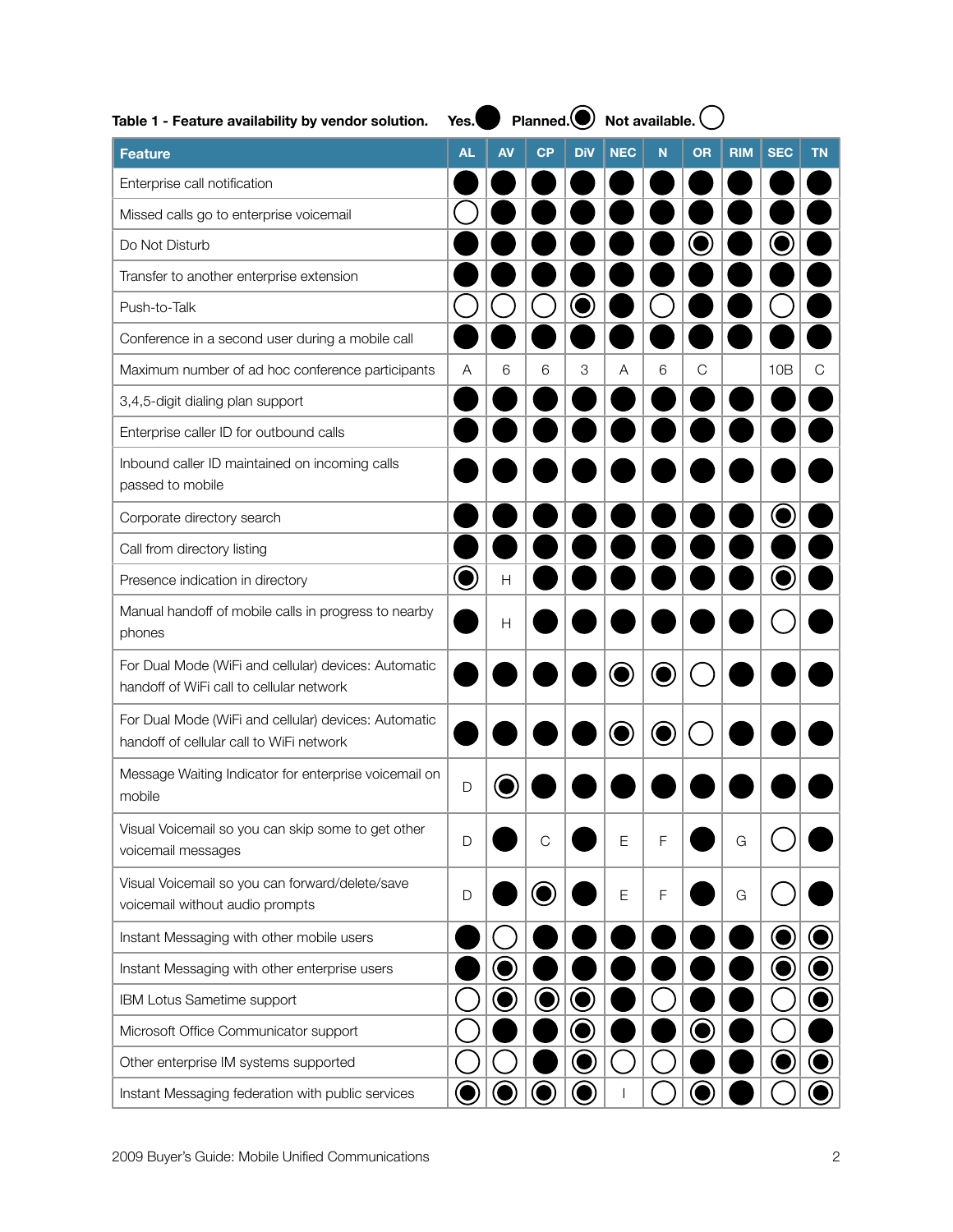| Feature                                                          | <b>AL</b> | <b>AV</b> | CP | <b>DiV</b> | <b>NEC</b> | N | <b>OR</b> | <b>RIM</b> | <b>SEC</b> | <b>TN</b> |
|------------------------------------------------------------------|-----------|-----------|----|------------|------------|---|-----------|------------|------------|-----------|
| Personal or Business modes                                       |           |           |    |            |            |   |           |            |            |           |
| Presence indication for colleagues                               |           | Н         |    |            |            |   |           |            |            |           |
| On-hook/Off-hook presence indication for colleagues              |           |           |    |            |            |   |           |            |            |           |
| Whisper paging                                                   |           |           |    |            |            |   |           |            |            |           |
| Calendar integration for one-click conference call<br>initiation |           |           |    |            |            |   |           |            |            |           |

Notes to table 1:

- A Maximum number of ad hoc conference attendees is configured at the server.
- B Maximum of 3 on HiPath 4000.
- C PBX dependent.
- D BlackBerry now, Q4 2009 for Windows Mobile.
- E Unified Messaging agent software.
- F CallPilot unified messaging server.
- G through 3rd party application.
- H available on some clients.
- I With OW5000 platform.
- J BlackBerry only. iPhone in May 2009.

#### **Feature use cases**

**Enterprise call notification** - the user receives a message on their mobile phone that indicates a call is coming into the office number and can optionally present disposition selections such as answer, send to voicemail, send to nearby landline extension or send to administrative assistant.

**Missed calls go to enterprise voicemail** - business calls placed to the enterprise or on an enterprise mobile users' mobile phone should, for security and information integrity reasons, be processed by the enterprise voicemail service.

**Do Not Disturb** - the user signals that all business calls should go directly to voicemail without user notification of incoming calls. Other users may receive a visual notification through presence indicators perhaps, that the user has requested DND state.

**Transfer to another enterprise extension** - many business communications require immediate attention by some other person in the company so the mobile user passes the call to another extension or named user in the directory without the caller having to dial.

**Push-to-Talk** - also known as 'walkie-talkie' service, push-to-talk enables a member of a PTT group to automatically record and play a message on the other group members' mobile speakerphones. PTT users can reply to all other group members in a similar fashion. Useful in construction, some retail environments, warehousing and other applications where users are mobile, any member of the group has specific information or can get specific information and paging systems aren't appropriate.

## **Question for Future Research:**

Support for microblogging service?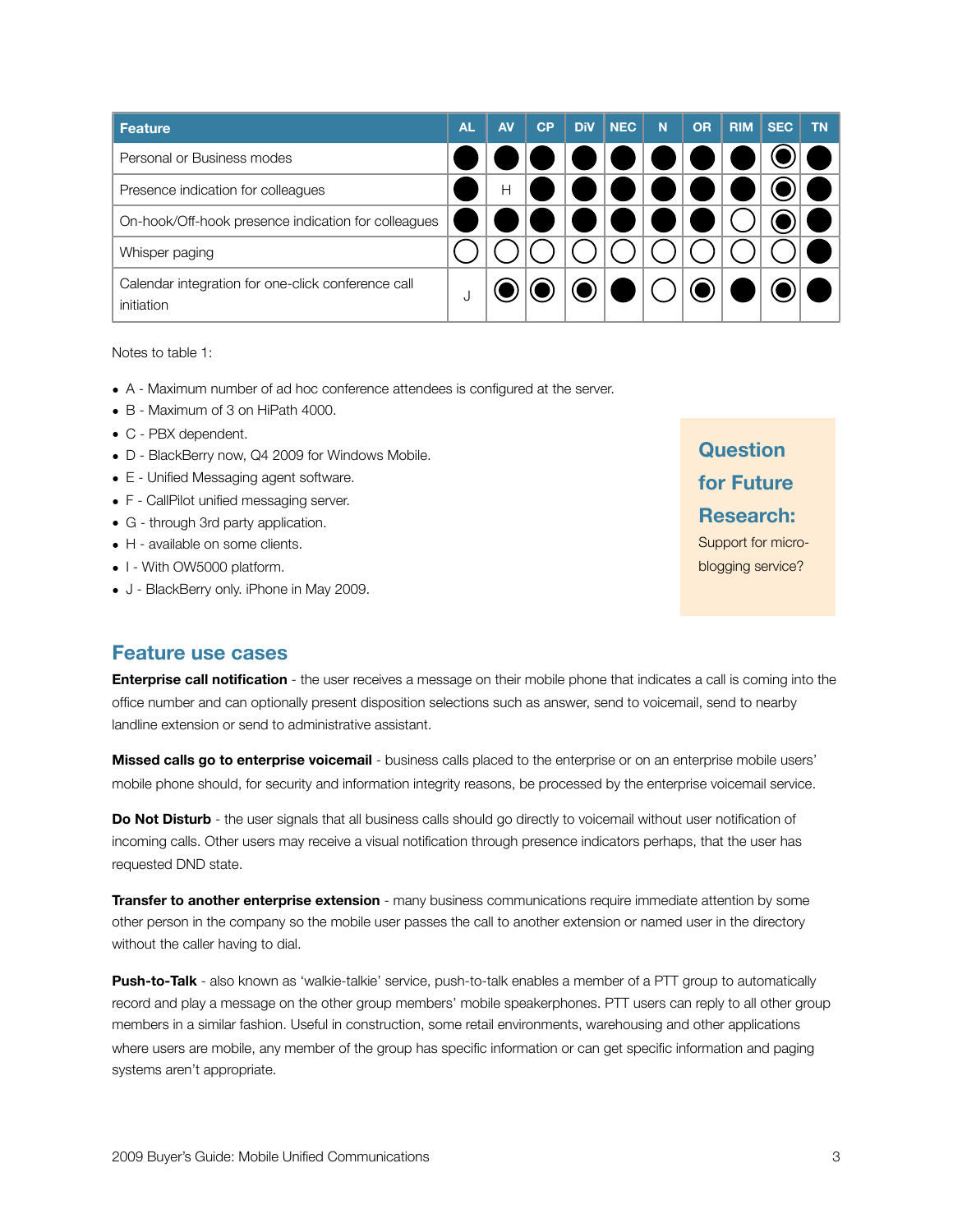**Conference in a second user during a mobile call** - unlike the call transfer, conferencing in a second user allows the mobile user to establish a three-way call to consult with coworkers in the audio presence of the third person.

**Maximum number of ad hoc conference participants** - the mobile user can initiate a conference call involving more than two other persons, and if so, this is the maximum number of ad hoc participants supported.

**3,4,5-digit dialing plan support** - the mobile user dials 3 digits (or 4 or 5) to reach the extension of a coworker.

**Enterprise caller ID for outbound calls** - mobile devices have been assigned telephone numbers by the mobile operator, however for business purposes it is often useful to present the corporate office telephone number or DID as the caller ID of some or all mobile calls made for business purposes. There may also be a call detail record (number dialed, time of day, length, features activated etc) in the call control server for the outbound call as if it was made from the desk phone.

**Inbound caller ID maintained on incoming calls passed to mobile** - associated with the call notification service above, this feature assures that the mobile user is presented with network-based information about the incoming call.

**Corporate directory search** - the mobile user can view the corporate directory of users and their extensions.

**Call from directory listing** - with a click of the stylus, push of the finger or action button, the mobile user can initiate a call directly from the corporate directory search results.

**Presence indication in directory** - the mobile user is presented with an indication that the selected coworker is available for a call or not. May or may not indicate telephony presence.

**Manual handoff of mobile calls in progress to nearby phones** - the mobile user can choose to handoff the call in progress to a nearby corporate phone. May involve a predefined list as a differentiated feature from mobile call transfer.

**For Dual Mode (WiFi and cellular) devices: Automatic handoff of WiFi call to cellular network** - as a mobile user walks about, passing beyond the purview of the WiFi network signal, the call is automatically passed to the cellular network and cellular interface on the device.

**For Dual Mode (WiFi and cellular) devices: Automatic handoff of cellular call to WiFi network** - as a mobile user walks about entering the domain of a trusted WiFi network, the call is automatically passed to the WiFi network and WiFi interface on the device.

**Message Waiting Indicator for enterprise voicemail on mobile** - the mobile user can by looking at their mobile device, determine whether there is a voicemail waiting for them.

**Visual Voicemail so you can skip some to get other voicemail messages** - the mobile user can see and select specific voicemail out of the sequence of their reception.

**Visual Voicemail so you can forward/delete/save voicemail without audio prompts** - similarly, the mobile user can act on voicemails without audio prompts.

**Instant Messaging with other mobile users** - the mobile user can send and receive instant messages to and from other enterprise mobile users. It may or may not have the same restrictions as Short Message Service which are limited to 160 characters and it may or may not use the same infrastructures.

**Instant Messaging with other enterprise users** - the mobile user can send and receive instant messages from other non-mobile enterprise users. This may or may not involve SMS restrictions and infrastructures.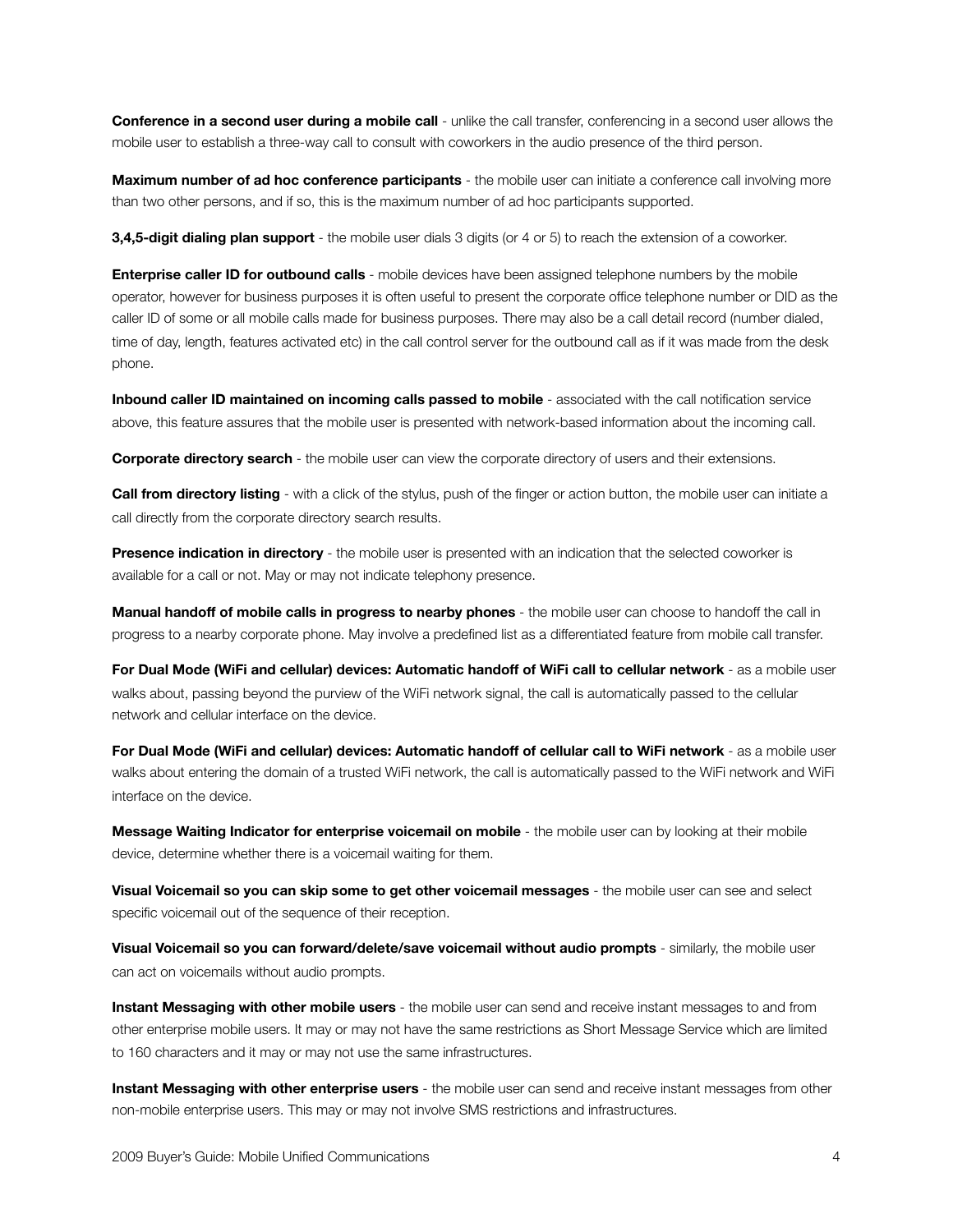**IBM Lotus Sametime support** - the mobile user can integrate their instant messaging communications within the Lotus Sametime corporate environment.

**Microsoft Office Communicator support** - the mobile user can integrate their instant messaging communications within the Microsoft Office Communicator environment.

**Other enterprise IM systems supported** - the mobile user can integrate their instant messaging communications with other enterprise IM systems such as Groupwise or Jabber.

**Instant Messaging federation with public services** - the mobile user can conduct instant messaging communications with other users on AOL Instant Messenger, Yahoo! Messenger, GoogleTalk, MSN or other services.

**Personal or Business modes** - the mobile user can select the mobile context of their next communications. Personal mode disengages the enterprise communications features and generates the standard mobile phone call control environment, while the Business mode engages the mobile unified communications feature sets.

**Presence indication for colleagues** - the mobile user can determine the online availability of a coworker, increasing the probability of actually reaching that person.

**On-hook/Off-hook presence indication for colleagues** - the mobile user can determine the telephony availability of a coworker.

**Whisper paging** - while the mobile user is engaged in a call, the earpiece of the mobile users' device can be intercepted by appropriate persons such as the executive's secretary for the delivery of a short audio message.

**Calendar integration for one-click conference call initiation** - the mobile user's calendar presents a single click option to initiate the appropriate audio conference call scheduled at that time.

#### **Mobile devices supported**

Table 2 below shows the specific vendors' device support program as of April 1, 2009. Note that not all features are supported on all devices, and that the feature phone category refers to the classic, non-smart mobile phones.

 $\rightarrow$ 

| Table 2 - devices supported for mobile UC services. Tes. Planned. $\rightarrow$ Not available. |           |           |    |            |            |   |           |            |            |           |
|------------------------------------------------------------------------------------------------|-----------|-----------|----|------------|------------|---|-----------|------------|------------|-----------|
| <b>Class of Mobile Device</b>                                                                  | <b>AL</b> | <b>AV</b> | CP | <b>DiV</b> | <b>NEC</b> | N | <b>OR</b> | <b>RIM</b> | <b>SEC</b> | <b>TN</b> |
| Feature phones                                                                                 |           |           |    |            |            |   |           |            |            |           |
| Apple iPhone                                                                                   |           |           |    |            |            |   |           |            |            |           |
| BlackBerry                                                                                     |           |           |    |            |            |   |           |            |            |           |
| Google Android                                                                                 |           |           |    |            |            |   |           |            |            |           |
| Microsoft Windows Mobile                                                                       |           |           |    |            |            |   |           |            |            |           |
| Nokia E-series                                                                                 |           |           |    |            |            |   |           |            |            |           |
| Nokia N-series                                                                                 |           |           |    |            |            |   |           |            |            |           |

| Table 2 - devices supported for mobile UC services. Yes. Planned. Not available. |  |  |
|----------------------------------------------------------------------------------|--|--|
|----------------------------------------------------------------------------------|--|--|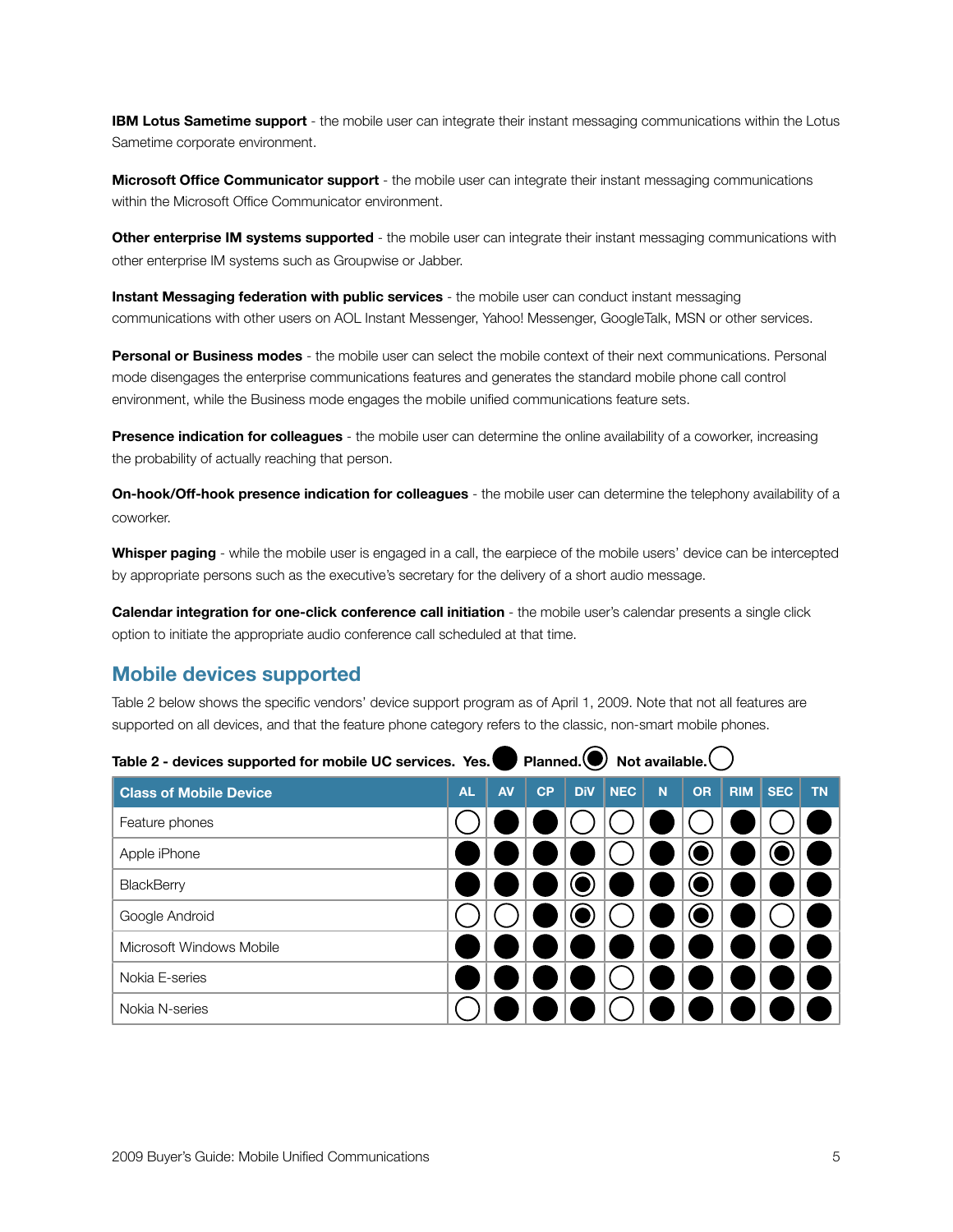## **Enterprise telephony platforms supported**

Table 3 below shows the specific vendors' platform support program as of April 1, 2009.

#### Table 3 - enterprise telephony systems supported. Yes. Planned.  $\bigcirc$  Not available.

| <b>Enterprise Telephony System</b>    | <b>AL</b> | <b>AV</b> | CP | <b>DiV</b> | <b>NEC</b> | N | <b>OR</b> | <b>RIM</b> | <b>SEC</b> | <b>TN</b> |
|---------------------------------------|-----------|-----------|----|------------|------------|---|-----------|------------|------------|-----------|
| 3Com                                  |           |           |    |            |            |   |           |            |            |           |
| Alcatel-Lucent OmniPCX Enterprise R9  |           |           |    |            |            |   |           |            |            |           |
| Asterisk                              |           |           |    |            |            |   |           |            |            |           |
| Avaya                                 |           |           |    |            |            |   |           |            |            |           |
| Cisco                                 |           |           |    |            |            |   |           |            |            |           |
| Interactive Intelligence              |           |           |    |            |            |   |           |            |            |           |
| Mitel                                 |           |           |    |            |            |   |           |            |            |           |
| NEC Sphere                            |           |           |    |            |            |   |           |            |            |           |
| <b>NEC SV7000</b>                     |           |           |    |            |            |   |           |            |            |           |
| NEC-Phillips iS3000                   |           |           |    |            |            |   |           |            |            |           |
| NEC UNIVERGE SV8000 series            |           |           |    |            |            |   |           |            |            |           |
| Nortel CS 1000                        |           |           |    |            |            |   |           |            |            |           |
| Nortel CS 2100                        |           |           |    |            |            |   |           |            |            |           |
| Nortel SCS 500                        |           |           |    |            |            |   |           |            |            |           |
| ShoreTel                              |           |           |    |            |            |   |           |            |            |           |
| Siemens HiPath 3000, 4000             |           |           |    |            |            |   |           |            |            |           |
| Siemens OpenScape Voice (HiPath 8000) |           |           |    |            |            |   |           |            |            |           |

### **Conclusion**

This Buyer's Guide defines the availability of features for mobile unified communications from an array of vendors each with unique target markets, channels and customers. The fact that customers have so many choices, even given one or more brand of telephony system suggests that the mobile unified communications application has in fact progressed to the point of consistently delivering capabilities that improve the productivity and security of mobile workers.

Buyers should note that not all features work the same way on all devices or may not be supported on all devices. The actual user experience will depend on the combination of system features presented here, the mobile operator services and the devices supported any of which can and frequently do change at any time, without warning. Buyers should always check with vendors for the latest feature availability, use case definition and device support and should always verify claimed functionality with product demonstrations and product trial prior to purchase.